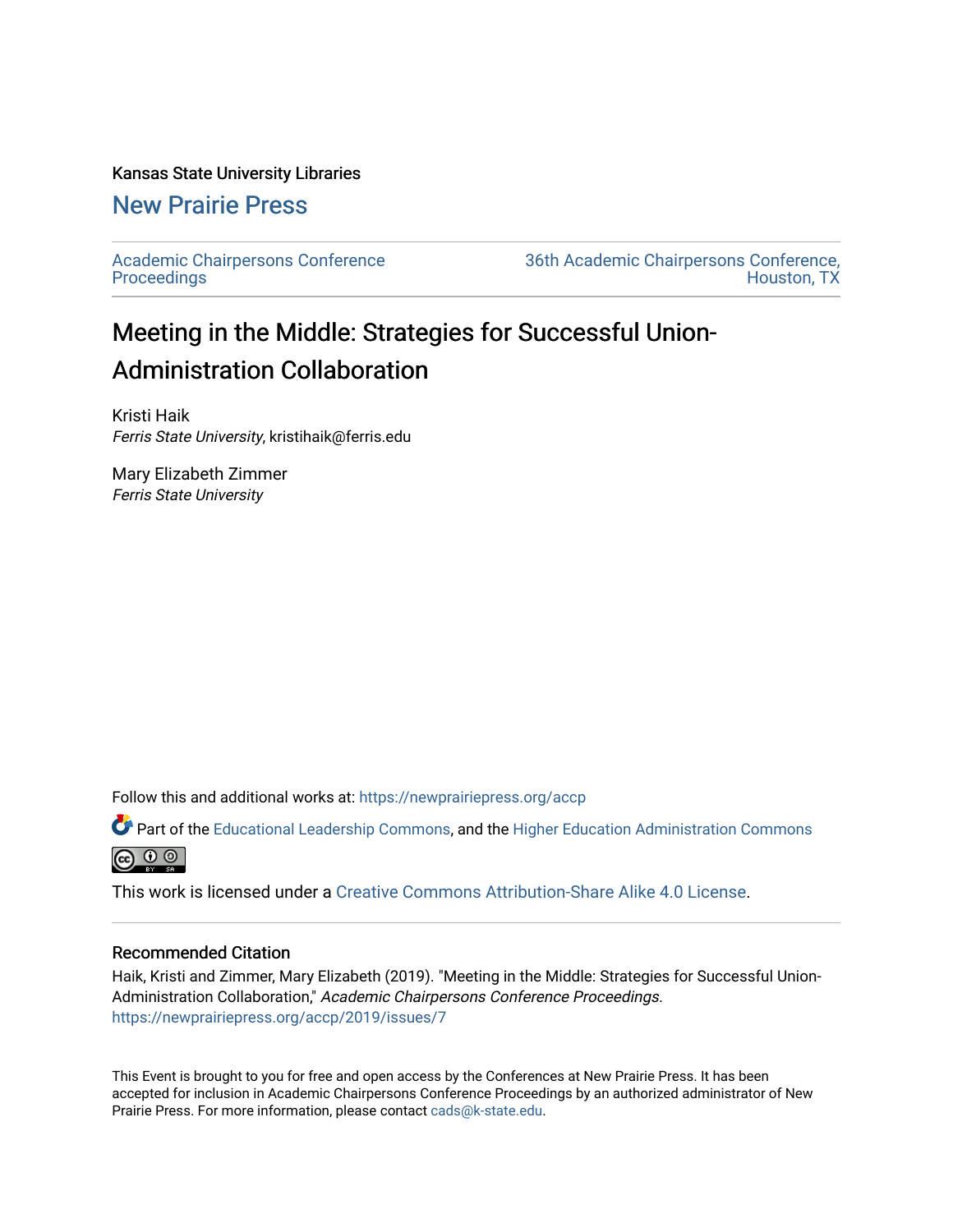- 1) Presentation Title: Meeting in the Middle: Strategies for Successful Union-Administration Collaboration
- 2) Presenter Information-Primary presenter CV/resume or biographical sketch:

### Kristi L. Haik

Kristi Haik holds a Ph.D. in Applied Experimental Psychology with a Neuroscience Concentration from Central Michigan University. In 2005, she became a tenure-track Assistant Professor in the Department of Biological Sciences at Northern Kentucky University where she became Professor and Chair of the Department. In July 2016, she became Dean of the College of Arts & Sciences at Ferris State University. She has presented invited talks and research on over 100 different occasions including national and international events such as the Society for Neuroscience Annual Meeting and the American Society for Neural Therapy and Repair. She is author of several peer reviewed journal articles in *Experimental Neurology*, *Journal of Nanomaterials, Journal of Neuroscience Methods,* and *The Department Chair* as well as book chapters. She has also received over 6.8 million dollars in grant funding from agencies including the National Science Foundation and the National Institutes of Health.

## M. Beth Zimmer

M. Beth Zimmer is Chair of the Department of Biological Sciences at Ferris State University. Prior to that, she moved up the ranks from Assistant, to Associate to Full Professor and served as Assistant Chair. She actively engages undergraduate students in research and examines the effect of spinal cord injury on behavior. M. Beth Zimmer earned her BS in Zoology and a MS in Animal Health and Biomedical Studies at the University of Wisconsin-Madison and her PhD at the University of British Columbia in Vancouver BC. She completed a postdoctoral position at the School of Medicine at Wayne State University in Detroit, MI.

- 3) Disciplines: Education; Educational Leadership; Higher Education Administration
- 4) Presentation Theme: issues and trends in higher education
- 5) Presentation Type: Interactive Workshop (105 minutes)
- 6) Abstract: Presenters and participants will discuss best practices and develop strategies to create a collaborative working environment within a higher education-union culture.
- 7) Keywords: Union, collective bargaining, faculty, staff, clerical, university culture, relationship building